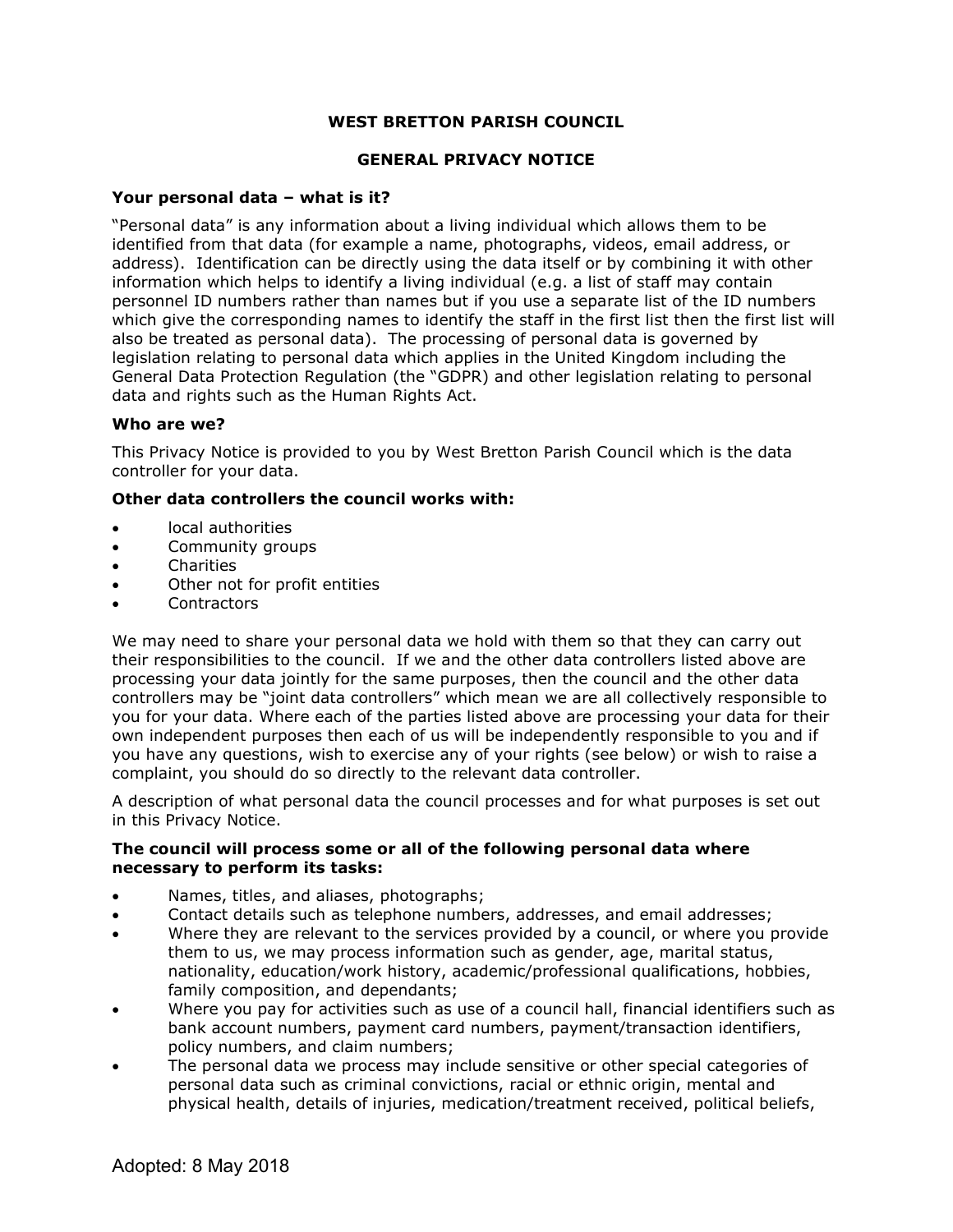trade union affiliation, genetic data, biometric data, data concerning and sexual life or orientation.

# **How we use sensitive personal data**

- We may process sensitive personal data including, as appropriate:
	- information about your physical or mental health or condition in order to monitor sick leave and take decisions on your fitness for work;
	- your racial or ethnic origin or religious or similar information in order to monitor compliance with equal opportunities legislation;
	- in order to comply with legal requirements and obligations to third parties.
- These types of data are described in the GDPR as "Special categories of data" and require higher levels of protection. We need to have further justification for collecting, storing and using this type of personal data.
- We may process special categories of personal data in the following circumstances:
	- In limited circumstances, with your explicit written consent.
	- Where we need to carry out our legal obligations.
	- Where it is needed in the public interest.
- Less commonly, we may process this type of personal data where it is needed in relation to legal claims or where it is needed to protect your interests (or someone else's interests) and you are not capable of giving your consent, or where you have already made the information public.

## **Do we need your consent to process your sensitive personal data?**

In limited circumstances, we may approach you for your written consent to allow us to process certain sensitive personal data. If we do so, we will provide you with full details of the personal data that we would like and the reason we need it, so that you can carefully consider whether you wish to consent.

## **The council will comply with data protection law. This says that the personal data we hold about you must be:**

- Used lawfully, fairly and in a transparent way.
- Collected only for valid purposes that we have clearly explained to you and not used in any way that is incompatible with those purposes.
- Relevant to the purposes we have told you about and limited only to those purposes.
- Accurate and kept up to date.
- Kept only as long as necessary for the purposes we have told you about.
- Kept and destroyed securely including ensuring that appropriate technical and security measures are in place to protect your personal data to protect personal data from loss, misuse, unauthorised access and disclosure.

## **We use your personal data for some or all of the following purposes:**

- To deliver public services including to understand your needs to provide the services that you request and to understand what we can do for you and inform you of other relevant services;
- To confirm your identity to provide some services;
- To contact you by post, email, telephone or using social media (e.g., Facebook, Twitter, WhatsApp);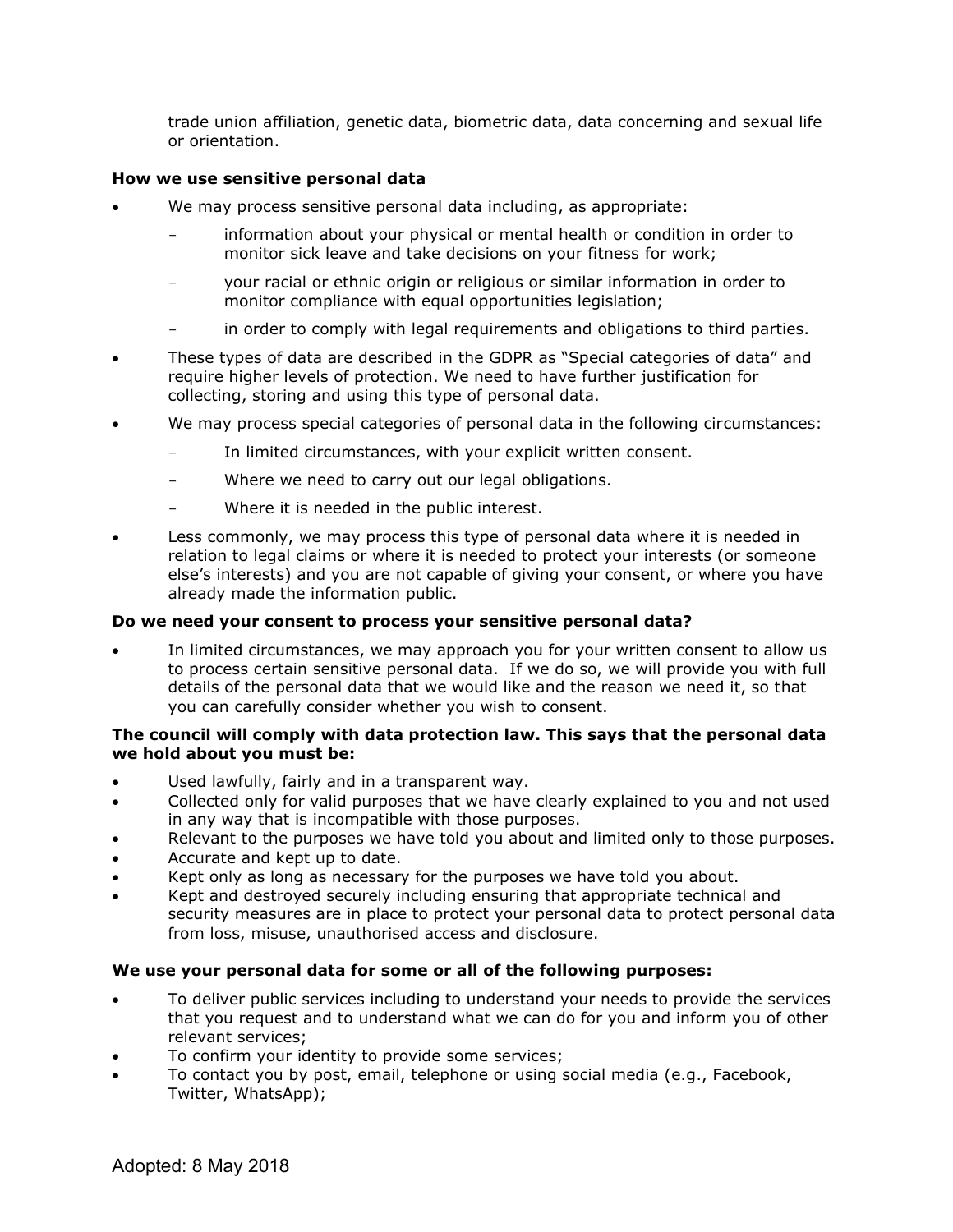- To help us to build up a picture of how we are performing;
- To prevent and detect fraud and corruption in the use of public funds and where necessary for the law enforcement functions;
- To enable us to meet all legal and statutory obligations and powers including any delegated functions;
- To carry out comprehensive safeguarding procedures (including due diligence and complaints handling) in accordance with best safeguarding practice from time to time with the aim of ensuring that all children and adults-at-risk are provided with safe environments and generally as necessary to protect individuals from harm or injury;
- To promote the interests of the council;
- To maintain our own accounts and records;
- To seek your views, opinions or comments;
- To notify you of changes to our facilities, services, events and staff, councillors and other role holders;
- To send you communications which you have requested and that may be of interest to you. These may include information about campaigns, appeals, other new projects or initiatives;
- To process relevant financial transactions including grants and payments for goods and services supplied to the council
- To allow the statistical analysis of data so we can plan the provision of services.

Our processing may also include the use of CCTV systems for the prevention and prosecution of crime.

### **What is the legal basis for processing your personal data?**

The council is a public authority and has certain powers and obligations. Most of your personal data is processed for compliance with a legal obligation which includes the discharge of the council's statutory functions and powers. Sometimes when exercising these powers or duties it is necessary to process personal data of residents or people using the council's services. We will always take into account your interests and rights. This Privacy Notice sets out your rights and the council's obligations to you.

We may process personal data if it is necessary for the performance of a contract with you, or to take steps to enter into a contract. An example of this would be processing your data in connection with the use of sports facilities, or the acceptance of an allotment garden tenancy

Sometimes the use of your personal data requires your consent. We will first obtain your consent to that use.

## **Sharing your personal data**

This section provides information about the third parties with whom the council may share your personal data. These third parties have an obligation to put in place appropriate security measures and will be responsible to you directly for the manner in which they process and protect your personal data. It is likely that we will need to share your data with some or all of the following (but only where necessary):

- The data controllers listed above under the heading "Other data controllers the council works with";
- Our agents, suppliers and contractors. For example, we may ask a commercial provider to publish or distribute newsletters on our behalf, or to maintain our database software;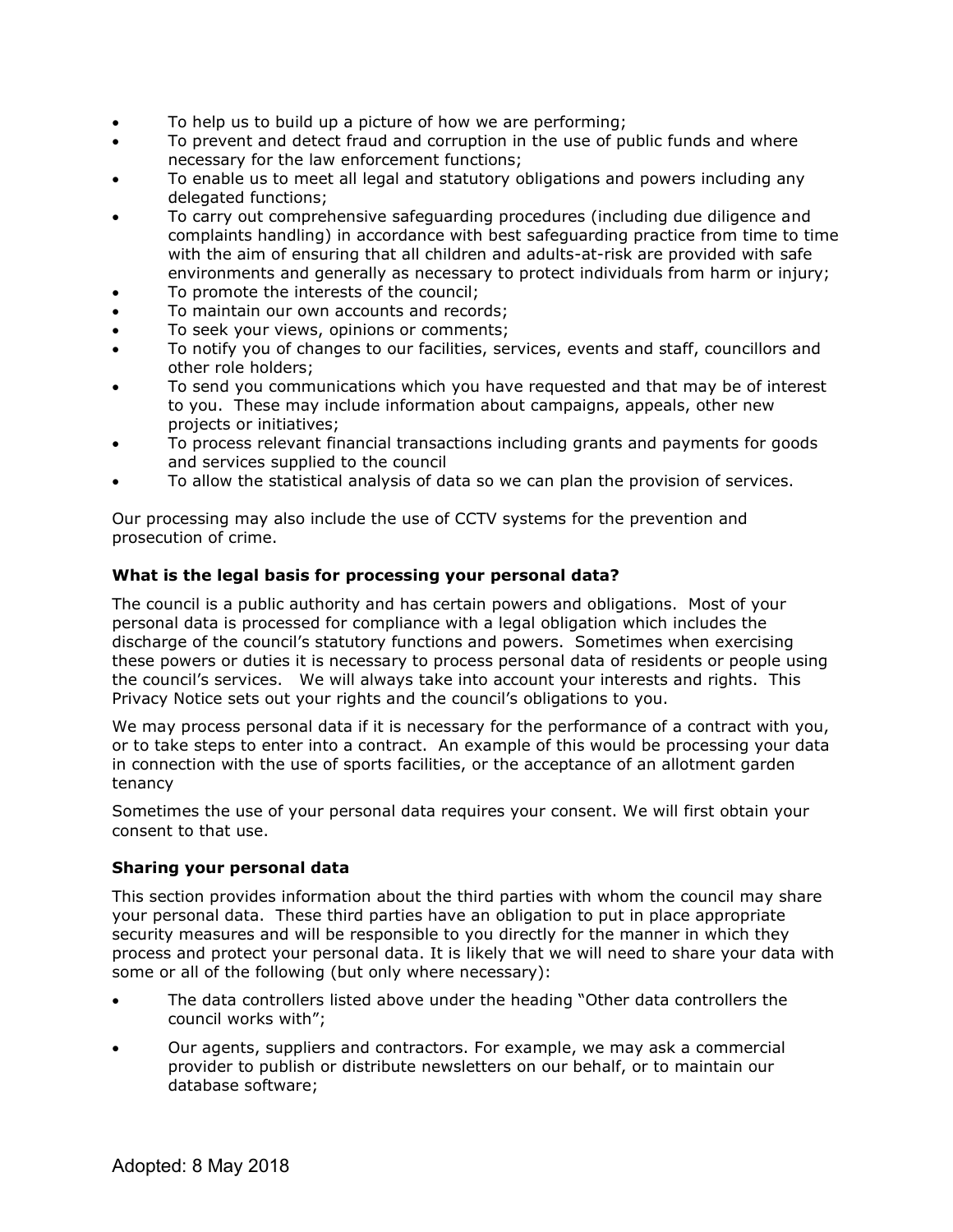• On occasion, other local authorities or not for profit bodies with which we are carrying out joint ventures e.g. in relation to facilities or events for the community.

# **How long do we keep your personal data?**

We will keep some records permanently if we are legally required to do so. We may keep some other records for an extended period of time. For example, it is currently best practice to keep financial records for a minimum period of 8 years to support HMRC audits or provide tax information. We may have legal obligations to retain some data in connection with our statutory obligations as a public authority. The council is permitted to retain data in order to defend or pursue claims. In some cases, the law imposes a time limit for such claims (for example 3 years for personal injury claims or 6 years for contract claims). We will retain some personal data for this purpose as long as we believe it is necessary to be able to defend or pursue a claim. In general, we will endeavour to keep data only for as long as we need it. This means that we will delete it when it is no longer needed.

# **Your rights and your personal data**

You have the following rights with respect to your personal data:

When exercising any of the rights listed below, in order to process your request, we may need to verify your identity for your security. In such cases we will need you to respond with proof of your identity before you can exercise these rights.

## *1) The right to access personal data we hold on you*

- At any point you can contact us to request the personal data we hold on you as well as why we have that personal data, who has access to the personal data and where we obtained the personal data from. Once we have received your request we will respond within one month.
- There are no fees or charges for the first request but additional requests for the same personal data or requests which are manifestly unfounded or excessive may be subject to an administrative fee.

# *2) The right to correct and update the personal data we hold on you*

If the data we hold on you is out of date, incomplete or incorrect, you can inform us and your data will be updated.

## *3) The right to have your personal data erased*

- If you feel that we should no longer be using your personal data or that we are unlawfully using your personal data, you can request that we erase the personal data we hold.
- When we receive your request, we will confirm whether the personal data has been deleted or the reason why it cannot be deleted (for example because we need it for to comply with a legal obligation).

## *4) The right to object to processing of your personal data or to restrict it to certain purposes only*

• You have the right to request that we stop processing your personal data or ask us to restrict processing. Upon receiving the request we will contact you and let you know if we are able to comply or if we have a legal obligation to continue to process your data.

# *5) The right to data portability*

• You have the right to request that we transfer some of your data to another controller. We will comply with your request, where it is feasible to do so, within one month of receiving your request.